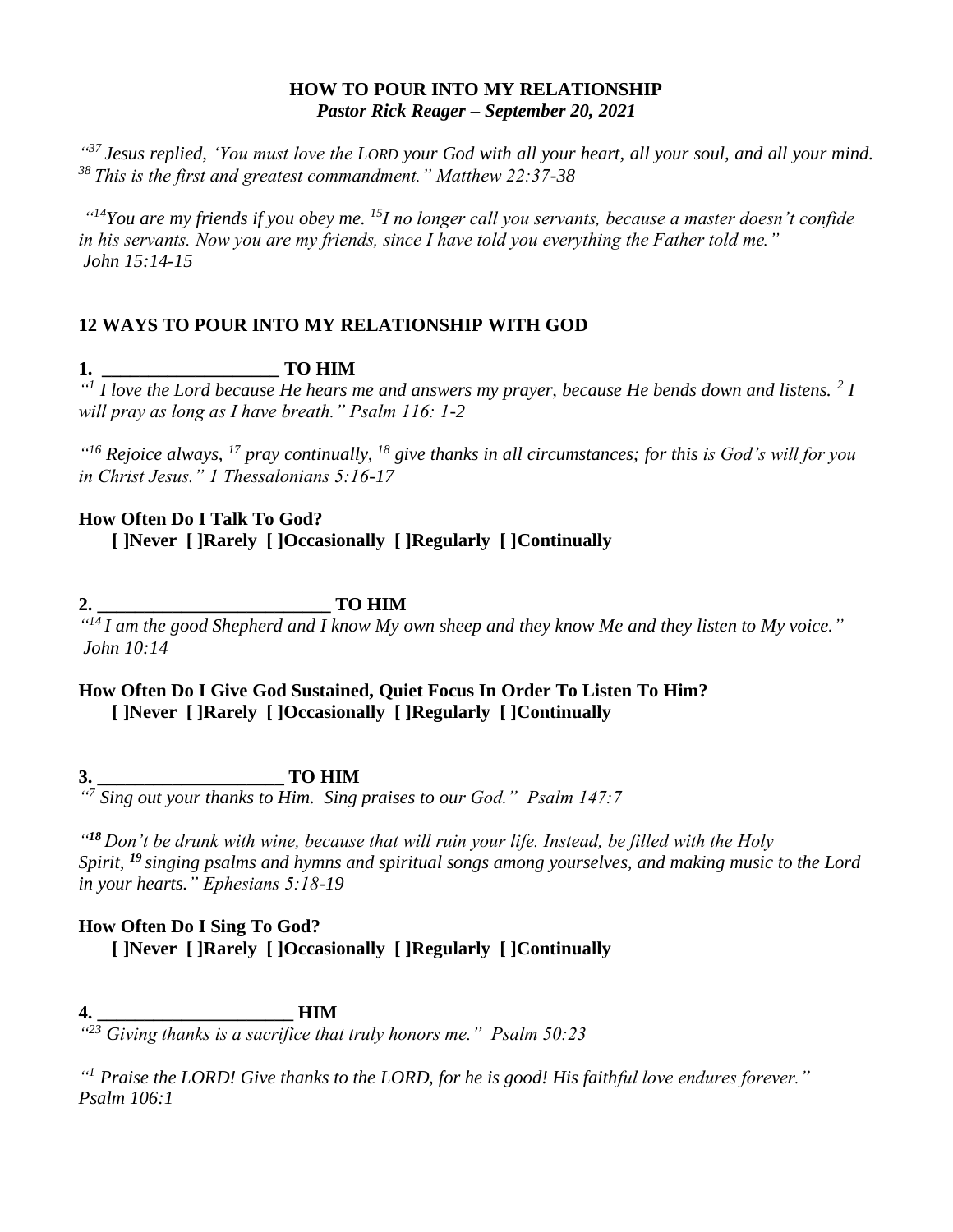#### **How Often Do I Give Thanks To God? [ ]Never [ ]Rarely [ ]Occasionally [ ]Regularly [ ]Continually**

#### **5. \_\_\_\_\_\_\_\_\_\_\_\_\_\_\_\_\_\_\_\_\_\_\_\_\_\_\_\_\_\_\_\_\_\_\_\_\_\_\_\_\_\_\_\_ TO HIM**

*" <sup>23</sup> Then he said to the crowd, "If any of you wants to be my follower, you must put aside your selfish ambition, shoulder your cross daily, and follow me." Luke 9:23*

*" <sup>1</sup> And so, dear brothers and sisters, I plead with you to give your bodies to God because of all he has done for you. Let them be a living and holy sacrifice—the kind he will find acceptable. This is truly the way to worship him." Romans 12:1*

## **How Often Do I Make Myself Available To God? [ ]Never [ ]Rarely [ ]Occasionally [ ]Regularly [ ]Continually**

#### **6. READ \_\_\_\_\_\_\_\_\_\_\_\_\_\_\_\_\_\_\_\_\_\_\_\_**

*"Study this Book of the Law continually. Meditate on it day and night so you may be sure to obey all that is written in it. Only then will you succeed." Joshua 1:8*

#### **How Often Do I Open My Bible And Read God's Word?**

**[ ]Never [ ]Rarely [ ]Occasionally [ ]Regularly [ ]Continually**

**7. \_\_\_\_\_\_\_\_\_\_\_\_\_\_\_\_\_\_\_\_\_\_\_\_\_\_\_\_\_\_\_\_\_ WITH HIM**

*"If a person is ashamed of me and my message in these adulterous and sinful days, I, the Son of Man, will be ashamed of that person when I return in the glory of my Father with the holy angels." Mark 8:38* 

#### **How Often Do I Publicly Identify With Jesus?**

**[ ]Never [ ]Rarely [ ]Occasionally [ ]Regularly [ ]Continually**

**8. \_\_\_\_\_\_\_\_\_\_\_\_\_\_\_\_\_\_ TO HIM** 

*" 7 Since you excel in so many ways—you have so much faith, such gifted speakers, such knowledge, such enthusiasm, and such love for us—now I want you to excel also in this gracious ministry of giving. <sup>8</sup> I am not saying you must do it, even though the other churches are eager to do it. This is one way to prove your love is real." 2 Corinthians 8: 7-8* 

*" <sup>17</sup>If you help the poor, you are lending to the LORD—and he will repay you!" Proverbs 19:17*

## **Which Word Best Describes How Often I Give To God? [ ]Never [ ]Rarely [ ]Occasionally [ ]Regularly [ ]Continually**

**9. \_\_\_\_\_\_\_\_\_\_\_\_\_\_\_\_\_\_\_\_\_\_\_\_\_\_\_\_\_ IN HIS NAME** 

*" <sup>11</sup> Never be lazy, but work hard and serve the Lord enthusiastically." Romans 12:11* 

*" <sup>40</sup> "And the King will say, 'I tell you the truth, when you did it to one of the least of these my brothers and sisters, you were doing it to me!'" Matthew 25:40*